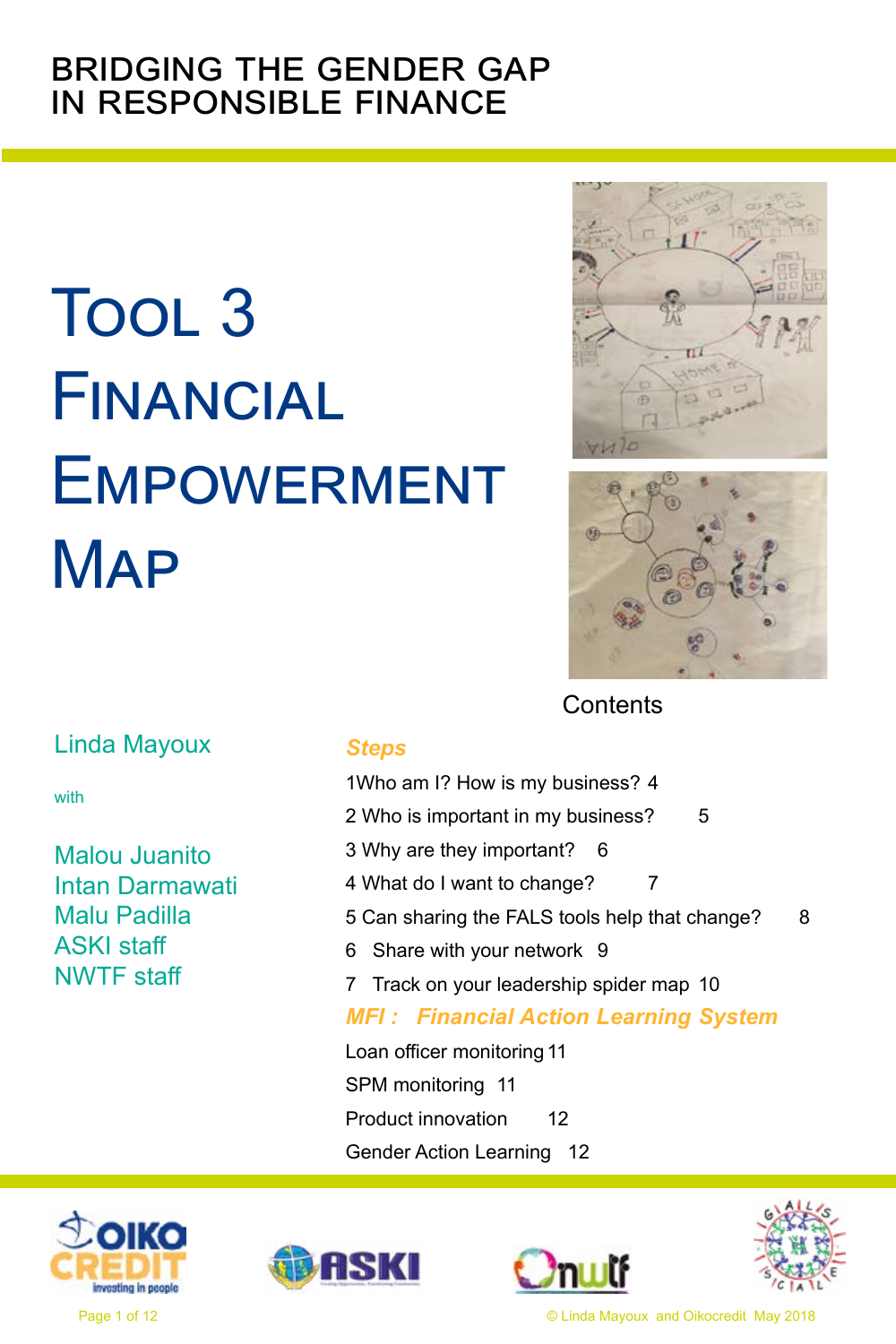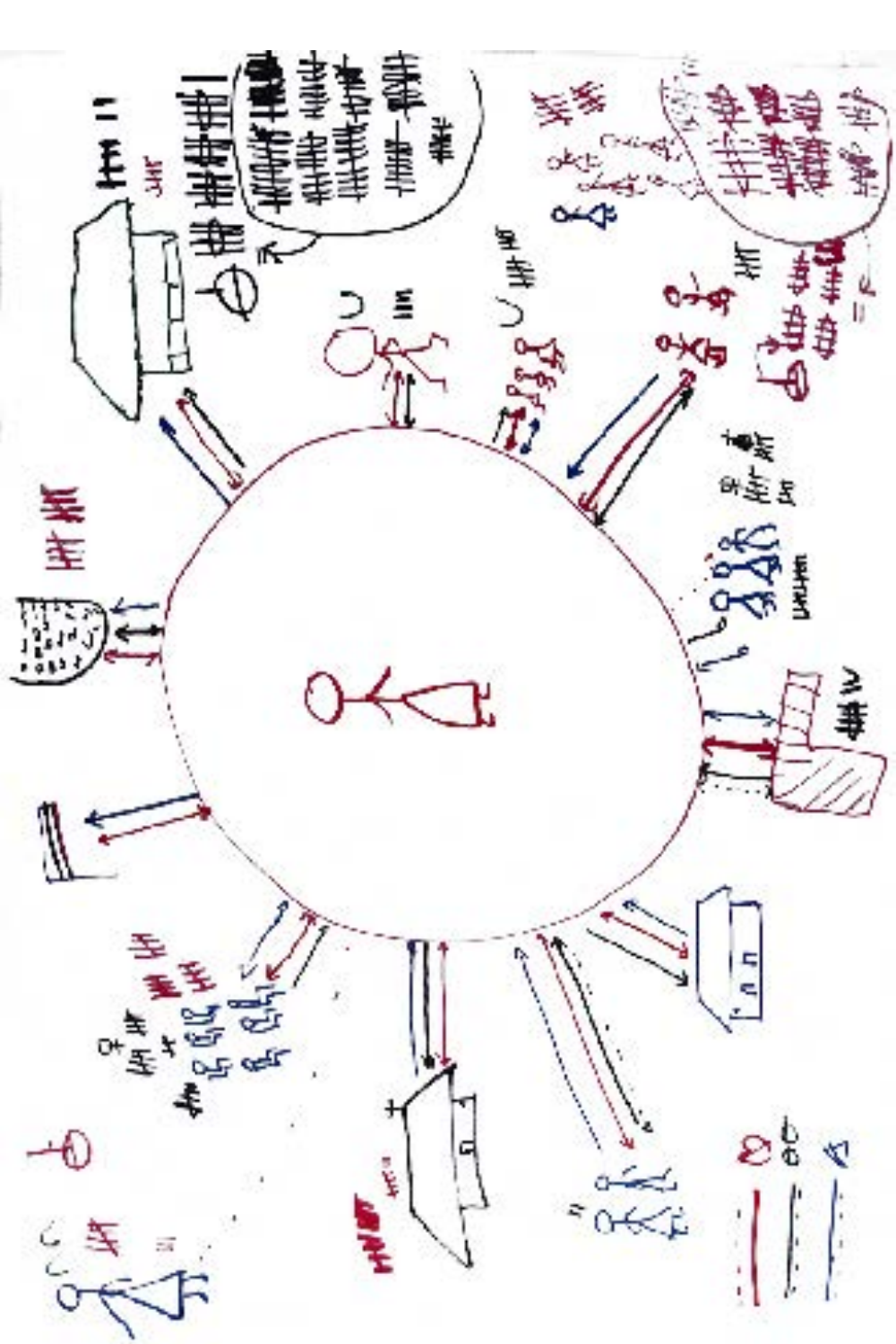<span id="page-2-0"></span>

*Building the strength to move towards our vision and grow our business begins with ourselves and those close to us.* 

*Micro-finance loans on their own are unlikely to meet all our production, investments and consumption needs. We need to look at all our other economic and also social relationships. This will enable us to increase savings and work with others. This will enable us to use loans more efficiently so that they really help ur business to grow and we do not become bound in a downward debt spiral.*

# **STEPS**

Draw the Financial Empowerment Map on the next double page of the notebook diary. Use the book horizontally. Start in pencil first and then add colour.

Remember to put your name and a date.

*This map is your own private personal map. You will not have to share it with anyone. It is important you feel free to put on it personal things so you can work them through. Equally you should not try to look at anyone else's map unless they clearly show it to you.*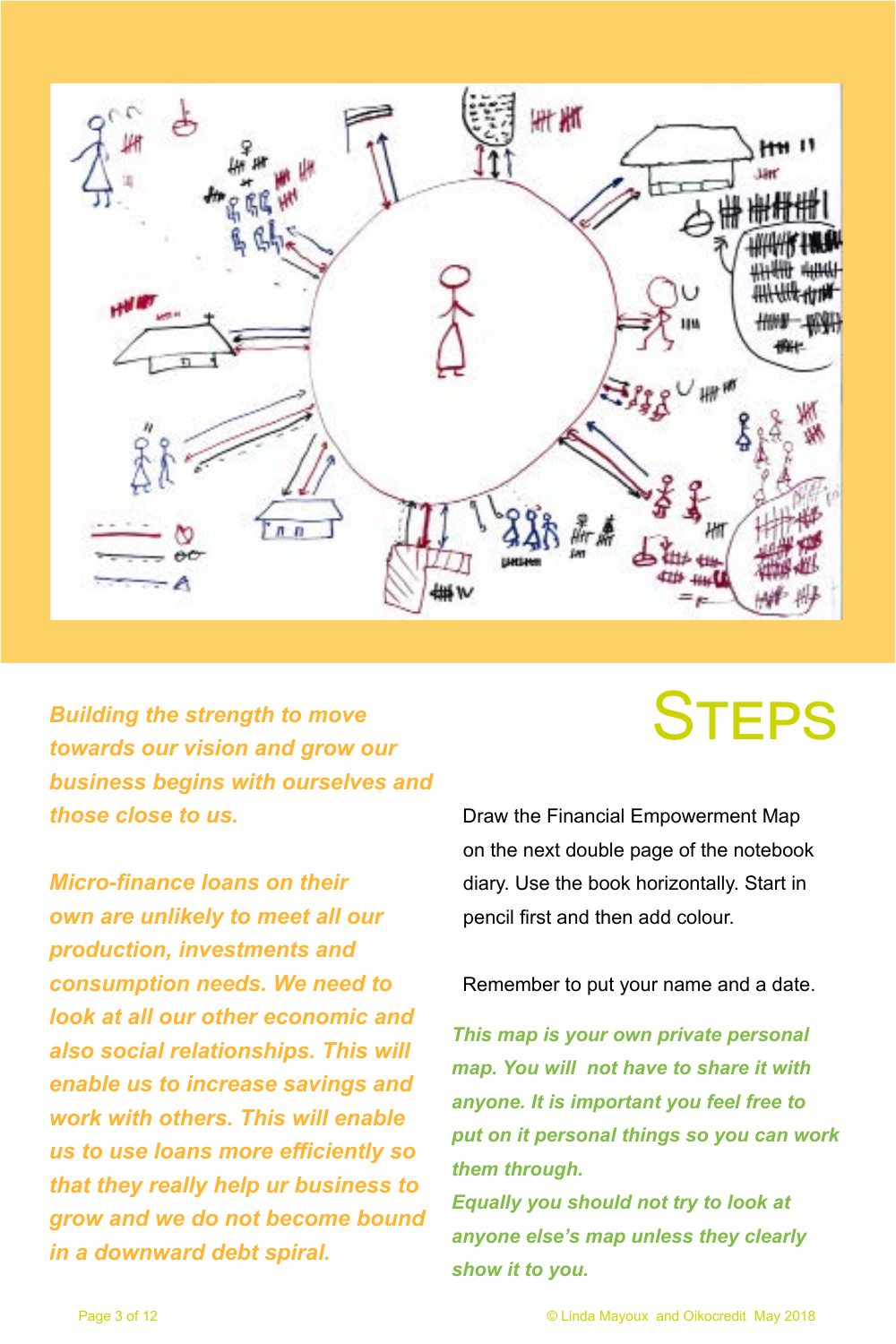<span id="page-3-0"></span>![](_page_3_Figure_0.jpeg)

# *1 Who am I? How is my business?*

*How do I want to be?* Think about how you would feel and look if you are happy in your vision. Will you be thin or fat? Long hair, short hair? What sort of clothes? What will you be doing? Will you have increased education? Draw that image in the centre of the sheet of paper. Have fun with the drawing so it inspires you for the future.

*How is my business?* What type of business? What assets do you have? Is your business thriving or not? Are you able to save and invest? Do you feel overindebted or not?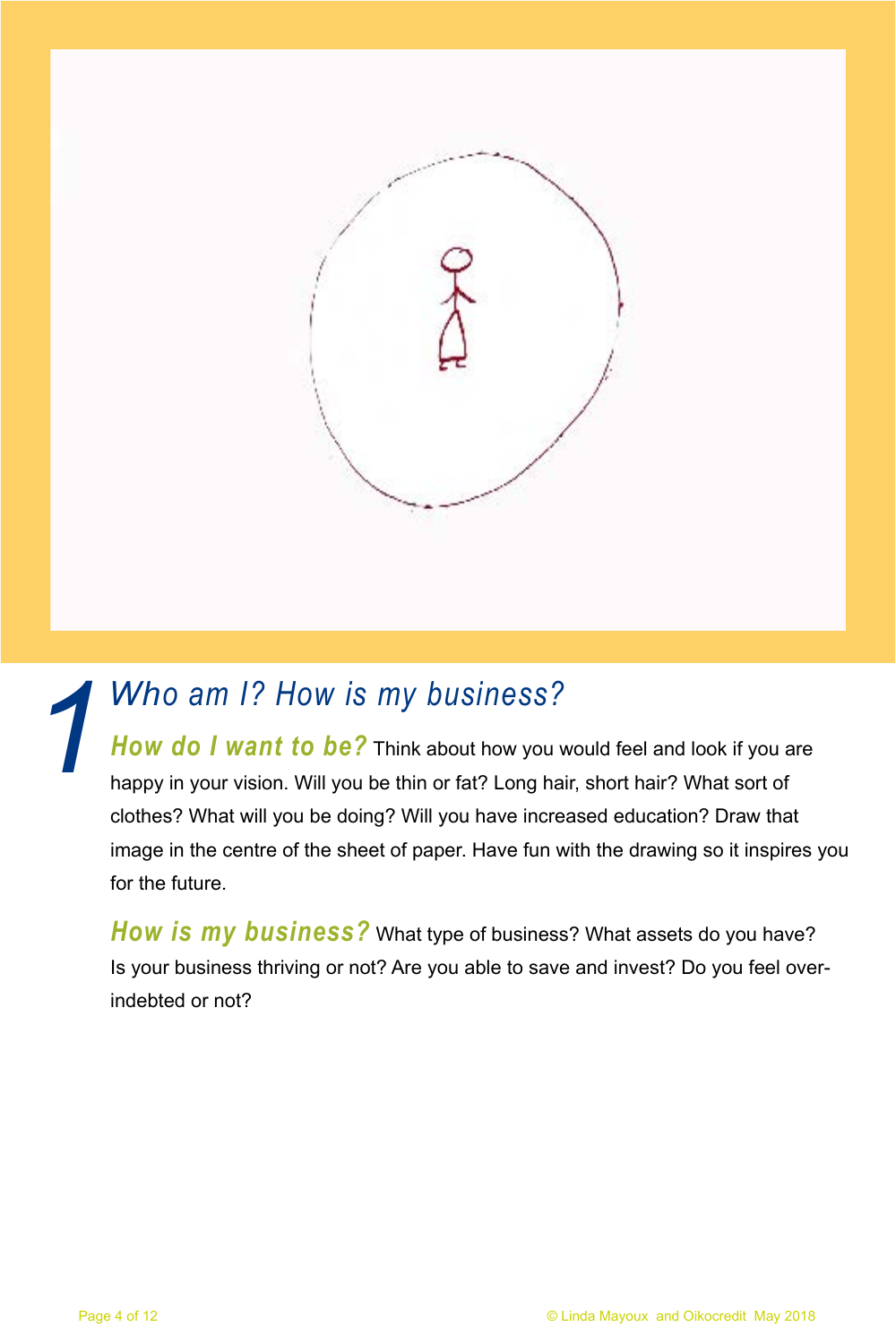<span id="page-4-0"></span>![](_page_4_Figure_0.jpeg)

*2 Who is important in my business? Who is most important in my business?* Draw around you the people who are 'important' for your business; working outwards from the centre.

Include:

- your family - whether they help or benefit from your business.

- any other dependents or relatives, friends and neighbours you give money to or receive money from.

- moneylenders, people in the market, people with whom you do business.

Draw those who are most important larger, those who are less important should be smaller. Put those people who live close, or who you see often closer to your circle. Those who live far and are difficult to contact further away.

**What institutions are important to me?** now think of all the types of institution, organisation and group that affect your business eg government, church/ mosque, MFIs, bank, cooperative, savings group etc.

Make sure you draw everything in different colours, shapes, sizes etc so you can recognise them later. Put those things that are important to you - do not just copy.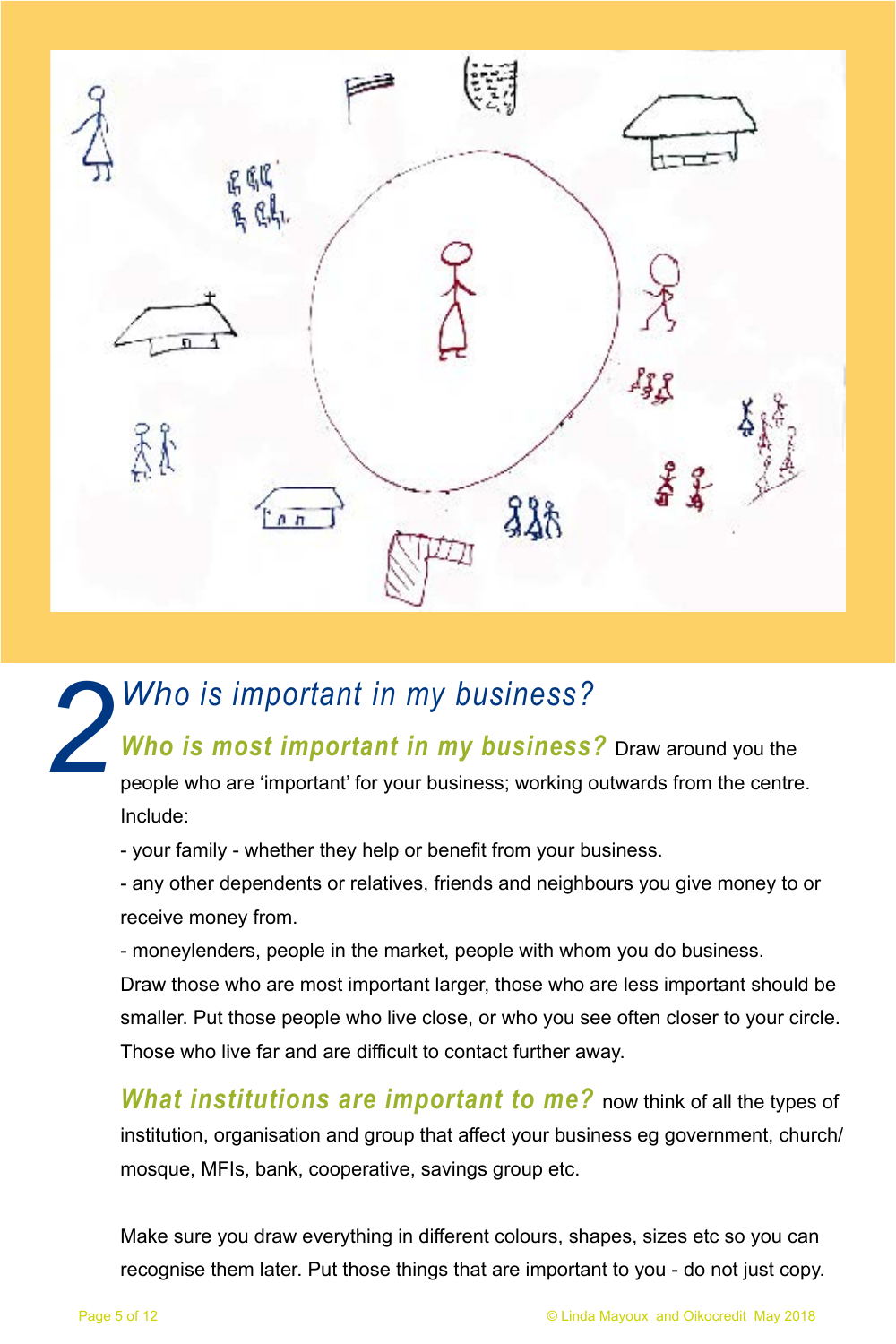<span id="page-5-0"></span>![](_page_5_Figure_0.jpeg)

Now map the social/emotional relationships, economic and power relationships as arrows radiating from or to yourself, or between other people on you map. Use different colour lines and symbols for: *3 Why are they important?* 

- **social/emotional relationships (red for love):** Who do I feel closest to? Who do I love most, and who loves me?
- **economic relationships (black for current business):** Who has money and resources - and do they give them to me? Or do I give to them? Include all loans, savings and investment - put interest rates on loans and amounts of cash flows (you can write these to include detail)
- **power relationships (blue for things we don't want):** Who has most power? Am I frightened of them? Do I have power over them?

With some people and institutions may have all three types of relation.Think about:

- direction of the arrow are things one way or mutual?
- strength of the relationship stronger relationships should be a thicker line. Weak relationships a thin or dotted line.
- some relationships may have thick arrows in one direction and very weak arrows in the other showing inequality.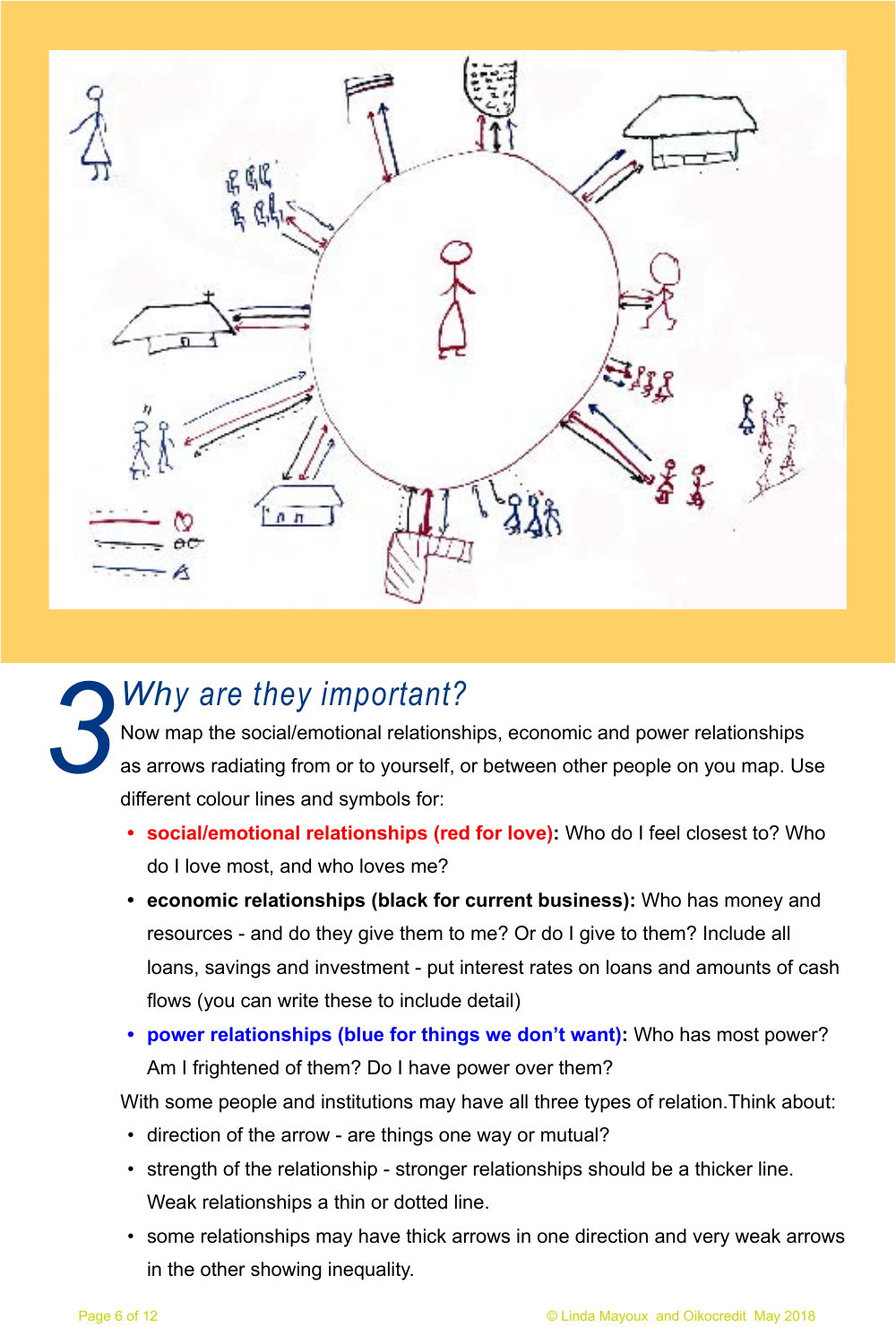<span id="page-6-0"></span>![](_page_6_Figure_0.jpeg)

*4 What do I want to change? which relationships are good for my business and want more of?* Which 5 relationships are most productive? Which ones do you want to strengthen? Are there any new relationships you would like to make eg

*which relationships are bad for my business and want to change?* Which 5 relationships are most damaging? Are these relatives and friends you love and who demand money or credit? Are they people or institutions you owe money to? Who charge to much interest? Are they people who have a lot of power over you? Mark these with 1-3 sad faces.

collaborating with family, friends or neighbours? Mark these with 1-3 smiley faces.

*economic relationships* Looking at economic relationships in particular how would I want to change these? Put actual figures and calculation.

What are the implications for the purpose, size and type of loan I thought I needed from the MFI?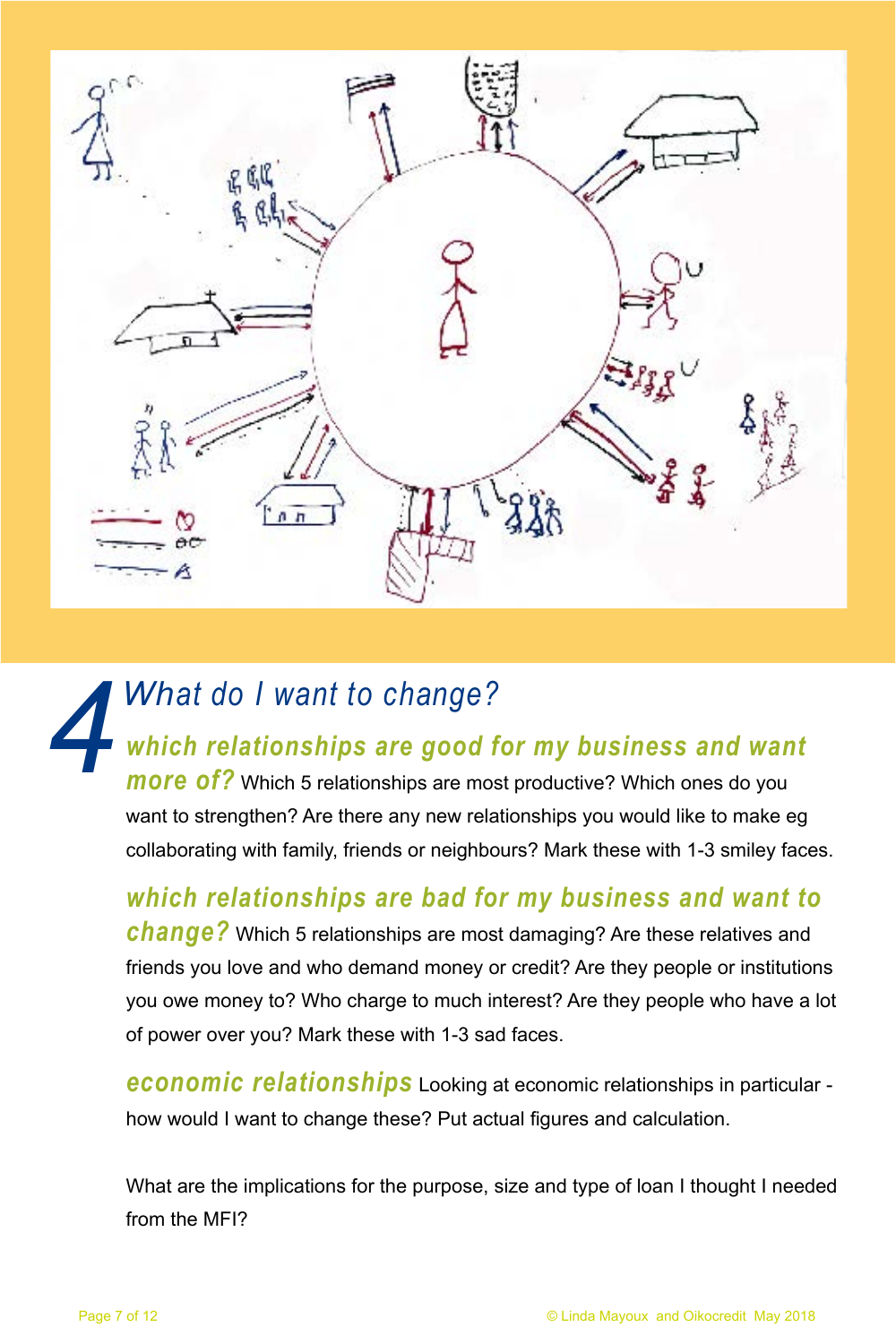<span id="page-7-0"></span>![](_page_7_Figure_0.jpeg)

*5 Can sharing the FALS tools help that change?* The Vision Journey and other tools you are learning here might help you to bring about some changes if you share them with people around you. Think about:

*who do I want to help?* who might benefit from the tools - if I help them, people I love and care for may not need to take so much of my money, and if they are doing well we could collaborate and they may also help me in future. Also it will just make me feel good and increase respect for me in the community.

*who do I need to change?* who prevents me from advancing. If people in the family, neighbours and competitors also learn to vision and plan and have new ideas, they may stop putting obstacles in my way and start to support and collaborate with me. Even if I cannot approach them directly because they will not listen, maybe a mutual friend or relative could act as go-between if I share what I am learning with them.

Put a sign for teaching/or a particular tool next to 3-5 people you want to help and 3-5 people you want to change in the next 3 months, and select at least 2 of these to share with immediately on your return home from this workshop, or at least within 1 week. Think who they also in turn could share with.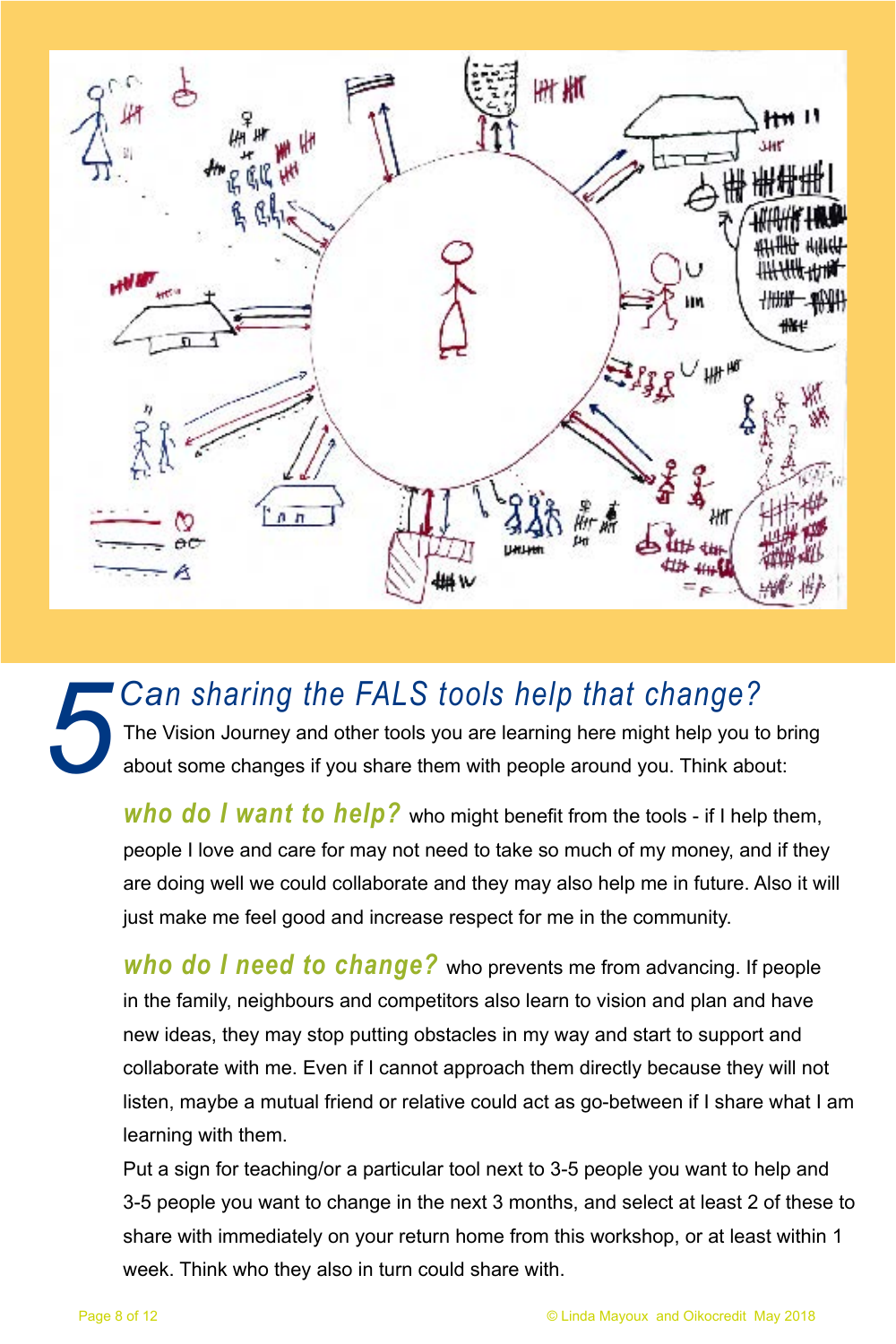<span id="page-8-0"></span>![](_page_8_Picture_0.jpeg)

# *6 Share with your network and become a leader of change in a 'pyramid marketing system'*

It is important that you yourself are happy and successful. Then others will want to come and learn from you. Do not worry too much initially about quality of the diagrams - do not scare people off. Focus on the information and things they can learn about their business.

Focus first on the easy people - those who will quickly listen and support you. Then you can build a network of people quickly. Once there are other people around you learning the tools and advancing many more people will want to come and learn. Then the whole community will advance - and the markets for your business will grow. If people do not want to listen, do not insist or waste your time. If you make a nuisance of yourself and push when you are not welcome you will become sourfaced and stressed, then people will not come.

Remember to ask those people you share with to also share with others - you are aiming at a 'pyramid marketing' spider web map, not a map where you yourself have to go to very many people. If you share with at least 5 people, they each share with 3 people who share with 3 others who share with 3 others...makes 135!!!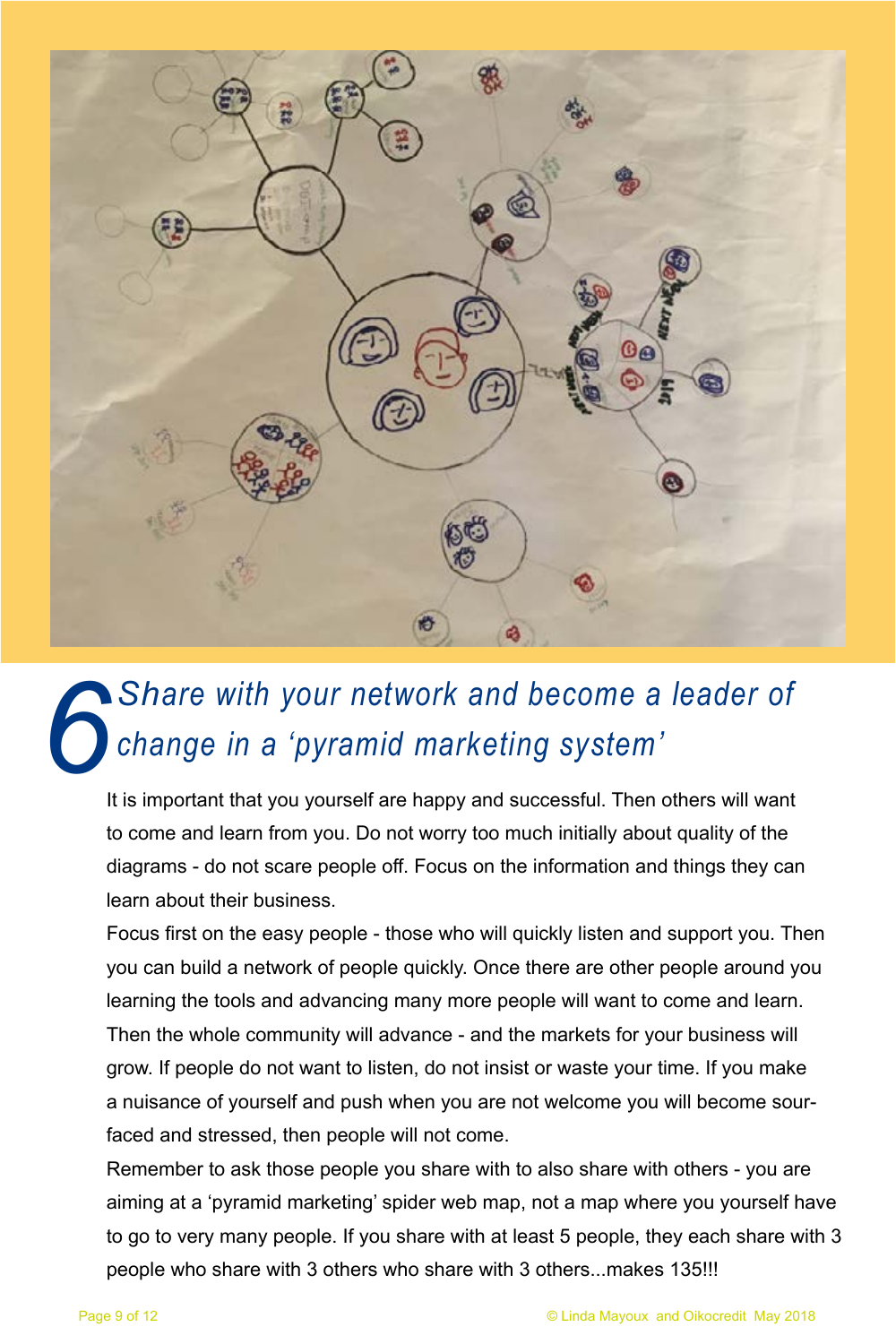<span id="page-9-0"></span>![](_page_9_Picture_0.jpeg)

# *7 Track on your leadership spider map Who have I shard with? Which tools?*

Use the same colour-coding:

- red are for ripe fruits or achievements
- blue for those who will listen so I do not waste my time
- green are for those still in process

As far as possible also track who they have shared with.

### *Are there people in that network with whom you can collaborate for business?*

- For sharing business ideas to innovate and diversify?
- To buy supplies in bulk?
- To market together to more distant and profitable markets where bigger amounts are needed?
- To share transport costs?
- To lobby for better facilities in the market?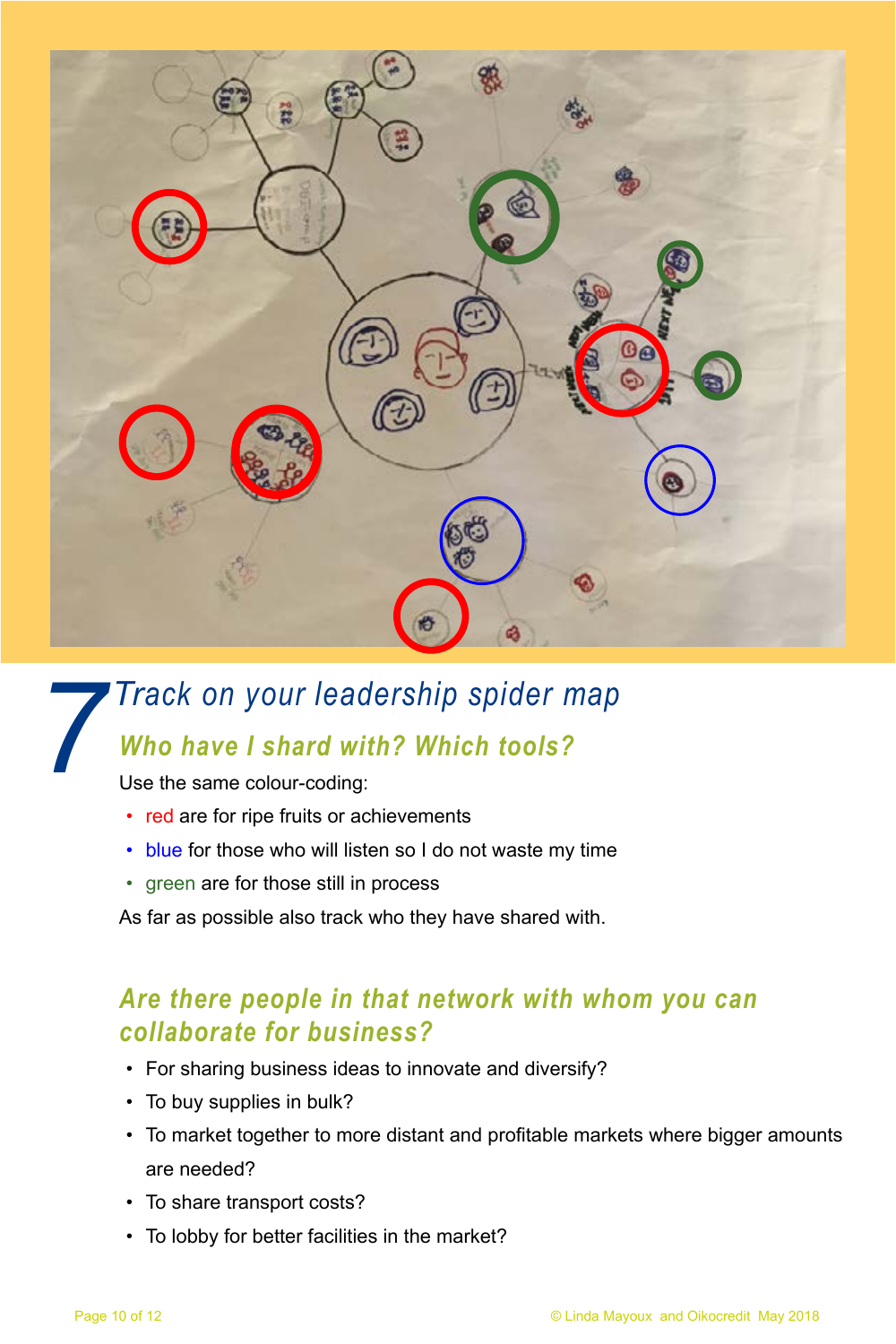# <span id="page-10-0"></span>MFI : Financial **ACTION LEARNING SYSTEM**

## Loan officer monitoring

The loan officer should not look at the financial empowerment map - it is personal and private. If there are repayment problems and it is suspected that the client is over-indebted and/or having to support many other people, then they can ask the client to look at their and think about how their financial relationships can be improved.

The loan officer could be asked to track the peer sharing on the leadership spider map if there is no other way of collecting this information. But this is better done by groups or the SPM staff because they have more time, and can give follow up support.

## SPM monitoring

The loan officer should not look at the financial empowerment map - it is personal and private. The maps can provide a basis from which clients can give information on real challenges eg moneylending and over-indebtedness, violence etc. But this is better collected through clients transfering these issues to their Business Challenge Action Tree and Financial management Calendar.